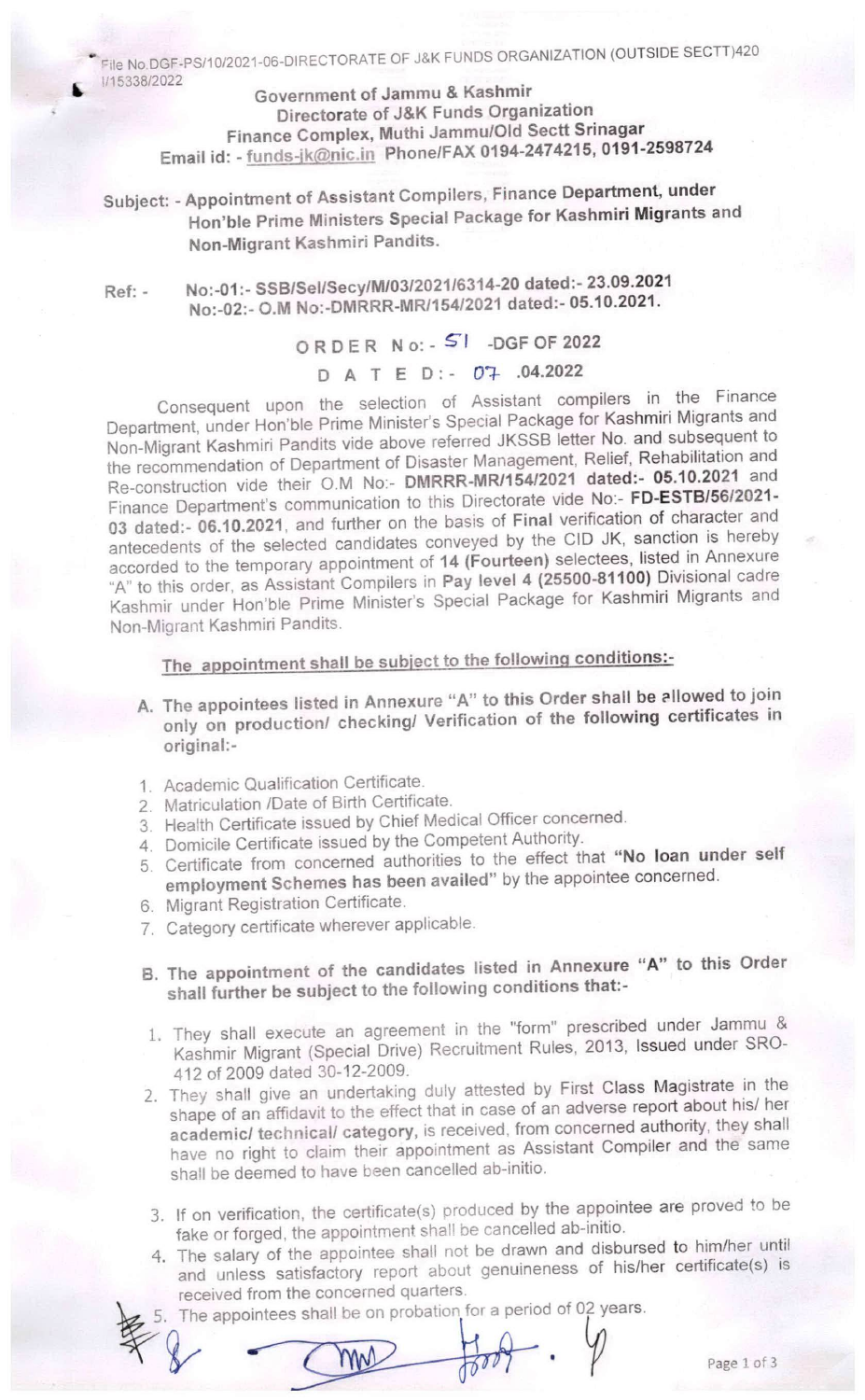File NO.DGF-PS/10/2021-06-DIRECTORATE OF J&K FUNDS ORGANIZATION (OUTSIDE SECTT)421 1/15338/2022

- 6. The appointees shall report to the Joint Director, J&K Funds Organization, Haft Chinar, Finance Complex, Kashmir, Srinagar within a period of 21 days from the date of issuance of appointment order. In case the appointee fails to join within the stipulated period, his/her appointment shall be deemed to have been cancelled ab-initio without any further notice
- 7. The Joint Director. Funds Kashmir shall issue formal orders for their posting .
- 8. The appointment of the candidate shall be governed by the "New Pension Scheme" as per SRO-400 of 2009 dated 24-12-2009,
- 9. The inter-se-seniority of the appointees shall be in the order of merit list issued vide No:- SSB/Sel/Secy/M/03/2021/6314-20 dated:- 23.09.2021 by the J&K Service Selection Board.
- 10.The appointment of the candidate shall be governed by S.O, 194 of 2020 dated;- 17.06.2020 as provided under Govt. Order No:-586-JK(GAD) cf 2021 dated:- 07.07.2021.

Sd/- (Pervaiz Sajad), Director General, J&K Funds Organization.

# No. DGF/Adm/199/15338 635 - 641 Dated: 07.04.2022

Copy to the:-

- 1. Financial Commissioner (Add). Chief Secretary), Finance Department for favour of information.
- 2. Joint Secretary (J&K), Ministry of Home Affairs, Govt. of India for favour of information.
- 3. Secretary, DMRRR, Civil Sectt. Srinagar for information,
- 4. Director Finance (Funds), Divisional Fund Office, Jammu for information.
- 5^ Joint Director. J&K Funds Organization, Kashmir, Srinagar for information and necessary action. The Final character and antecedents as received from CID of enlisted appointees are enclosed herewith in original for favour of reference and record.
- 6- Joint Director, Information Department, Kashmir with the request to kindly publish the appointment order in local dailies for wide publication.
- 7. Incharge, IT Section for uploading the order on Official website for information of concerned appointed candidates.
- 8. Order file/ personal file.

(Ishfaq Ahmad Pandith),

Joint Director (Gentral), &K Funds Organization.